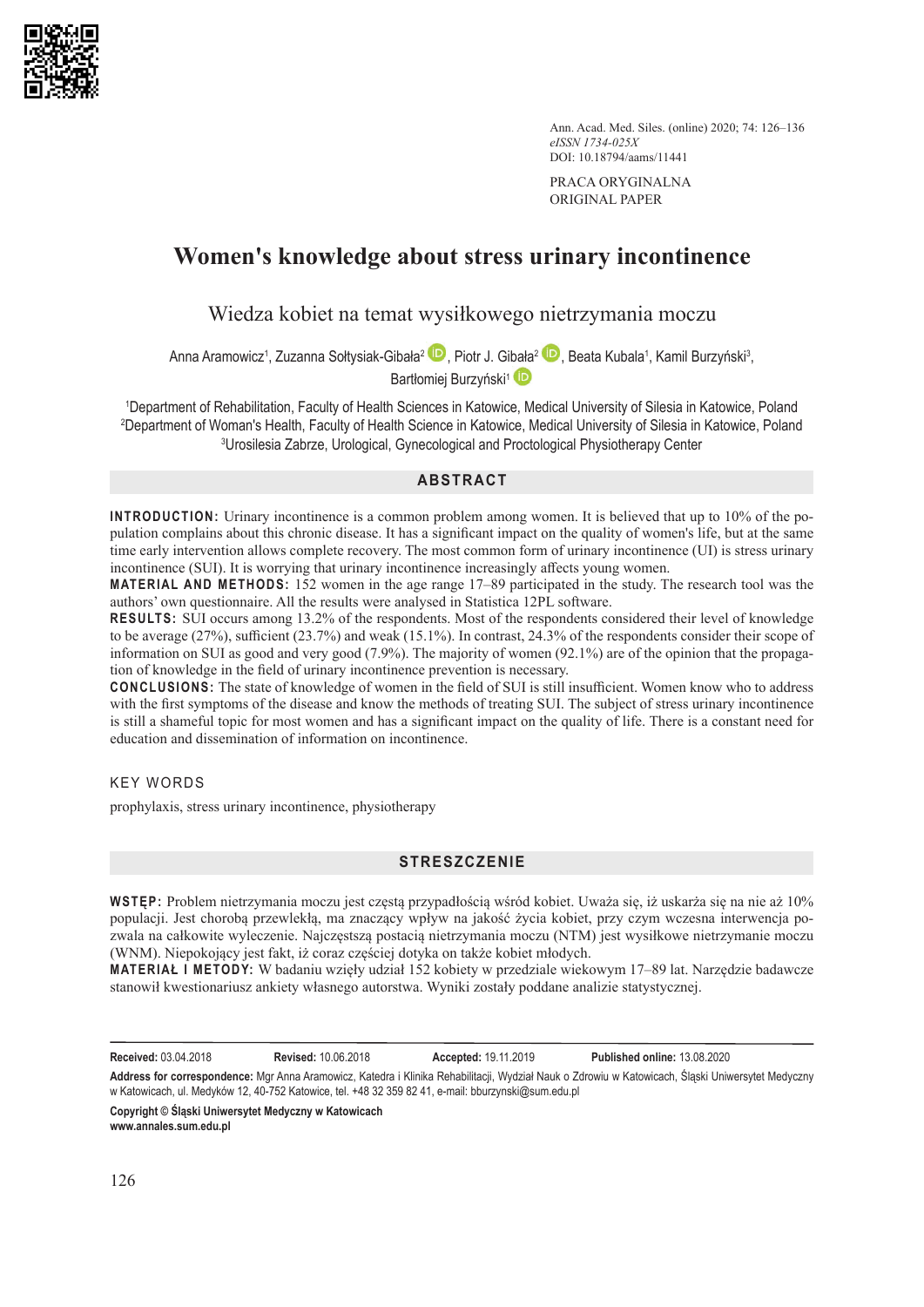

**WYNIKI:** Wśród 13,2% badanych występuje WNM. Najwięcej respondentek uznało swój poziom wiedzy za średni (27%), wystarczający (23,7%) oraz słaby (15,1%). Natomiast 24,3% ankietowanych uważa posiadany zakres informacji za dobry oraz bardzo dobry (7,9%). Zdecydowana większość kobiet (92,1%) jest zdania, iż propagowanie wiedzy dotyczącej profilaktyki nietrzymania moczu jest niezbędne.

**WNIOSKI:** Stan wiedzy kobiet w zakresie WNM wciąż jest niewystarczający. Kobiety wiedzą do kogo mogą się zwrócić z pierwszymi symptomami choroby oraz znają metody leczenia. Temat wysiłkowego nietrzymania moczu wciąż dla większości badanych jest tematem wstydliwym oraz ma znaczny wpływ na pogorszenie jakości życia. Istnieje ciągła potrzeba edukacji oraz propagowania informacji na temat inkontynencji.

#### SŁOWA KLUCZOWE

profilaktyka, wysiłkowe nietrzymanie moczu, fizjoterapia

## **INTRODUCTION**

Urinary incontinence (UI) is defined as any episode manifested by uncontrolled urination, which results in social and psychological problems as well as difficulties in maintaining hygiene [1]. According to the research by Adamczuk et al., urinary incontinence should be classified as a disease of civilization because the condition affects approx. 10% of the population, which is related to the ageing of the population and increase in the percentage of affected persons [2]. The aim of this paper was to obtain information on women's knowledge in the field of stress urinary incontinence, commonly occurring both in women and in men.

### **MATERIALS AND METHODS**

The study was carried out using the authors' own survey questionnaire, which was directed solely to females. The study group consisted of 152 women within the age of 17–89, where the largest group was 23 year old women (16.4% of the respondents). Women who were diagnosed with urinary incontinence in the past constituted 13.2% of the research group (20 persons). This group was too small in comparison with the women who do not suffer urinary incontinence. Therefore, when compiling the results, there was no division of the research group into women suffering from UI and healthy women.

The study was conducted from 24 April 2017 to 12 May 2017. The questionnaire was distributed by means of internet sites, such as women's forums and social networks. The mean age of the respondents was  $32 \pm$ 13.61. The mean bodyweight of the respondents was 62  $\pm$  12.09 kg, while the mean height was  $165.5 \pm 5.96$  cm. The carried out study indicates that 42.8% of the respondents (65 women) were from a city with more than 100 thousand inhabitants and 26.3% of the respondents (40 women) were those living in rural areas. A comparable percentage of the respondents were from a city with no more than 50 thousand of inhabitants and with 50 thousand to 100 thousand inhabitants, i.e. 24 (15.8%) and 23 (15.1%) of the respondents, respectively.

Analysing the obtained responses concerning education, it can be stated that the largest group among the Nietrzymanie moczu (NTM) definiowane jest jako każdorazowy epizod objawiający się niekontrolowanym oddawaniem moczu, który skutkuje problemami socjalnymi, psychologicznymi oraz trudnościami w utrzymaniu higieny [1]. Według badań Adamczuk i wsp. nietrzymanie moczu powinno być zakwalifikowane jako choroba cywilizacyjna, ponieważ zapadalność dotyczy około 10% populacji, co jest związane ze starzeniem się społeczeństwa oraz wzrostem odsetka osób chorych [2]. Celem niniejszej pracy było uzyskanie informacji na temat edukacji kobiet w kwestii wysiłkowego nietrzymania moczu, występującego powszechnie wśród kobiet oraz mężczyzn.

## **MATERIAŁ I METODY**

Badanie zostało przeprowadzone za pomocą autorskiego kwestionariusza ankiety, który był skierowany wyłącznie do płci żeńskiej. Grupa badawcza składała się z 152 kobiet w przedziale wiekowym 17–89 lat, gdzie najliczniejszą grupę stanowiły kobiety w wieku 23 lat (16,4% badanych). Kobiety, u których w przeszłości zdiagnozowano nietrzymanie moczu, stanowiły 13,2% grupy badawczej (20 osób). Była to zbyt mała grupa w porównaniu z kobietami, które nie cierpią z tego powodu, dlatego podczas opracowywania wyników nie dokonano podziału grupy badawczej na kobiety dotknięte problemem NTM oraz na kobiety zdrowe.

Badanie zostało przeprowadzone w terminie od 24 kwietnia 2017 r. do 12 maja 2017 r. Ankieta została rozpowszechniona poprzez internetowe środki przekazu, takie jak fora dla kobiet i serwisy społecznościowe. Średni wiek respondentek wynosił  $32 \pm 13,61$  lat. Średnia masa ciała ankietowanych kobiet wynosiła 62  $\pm$  12,09 kg, natomiast średnia wzrostu była równa 165,5  $± 5.96$  cm.

Z przeprowadzonego badania wynika, iż 42,8% ankietowanych (65 kobiet) pochodziło z miasta powyżej 100 tys. mieszkańców, a 26,3% respondentek (40 ankietowanych) z terenów wiejskich. Porównywalnie miasta do 50 tys. oraz od 50 do 100 tys. zamieszkiwały odpowiednio 24 (15,8%) oraz 23 (15,1%) ankietowane.

**WSTĘP**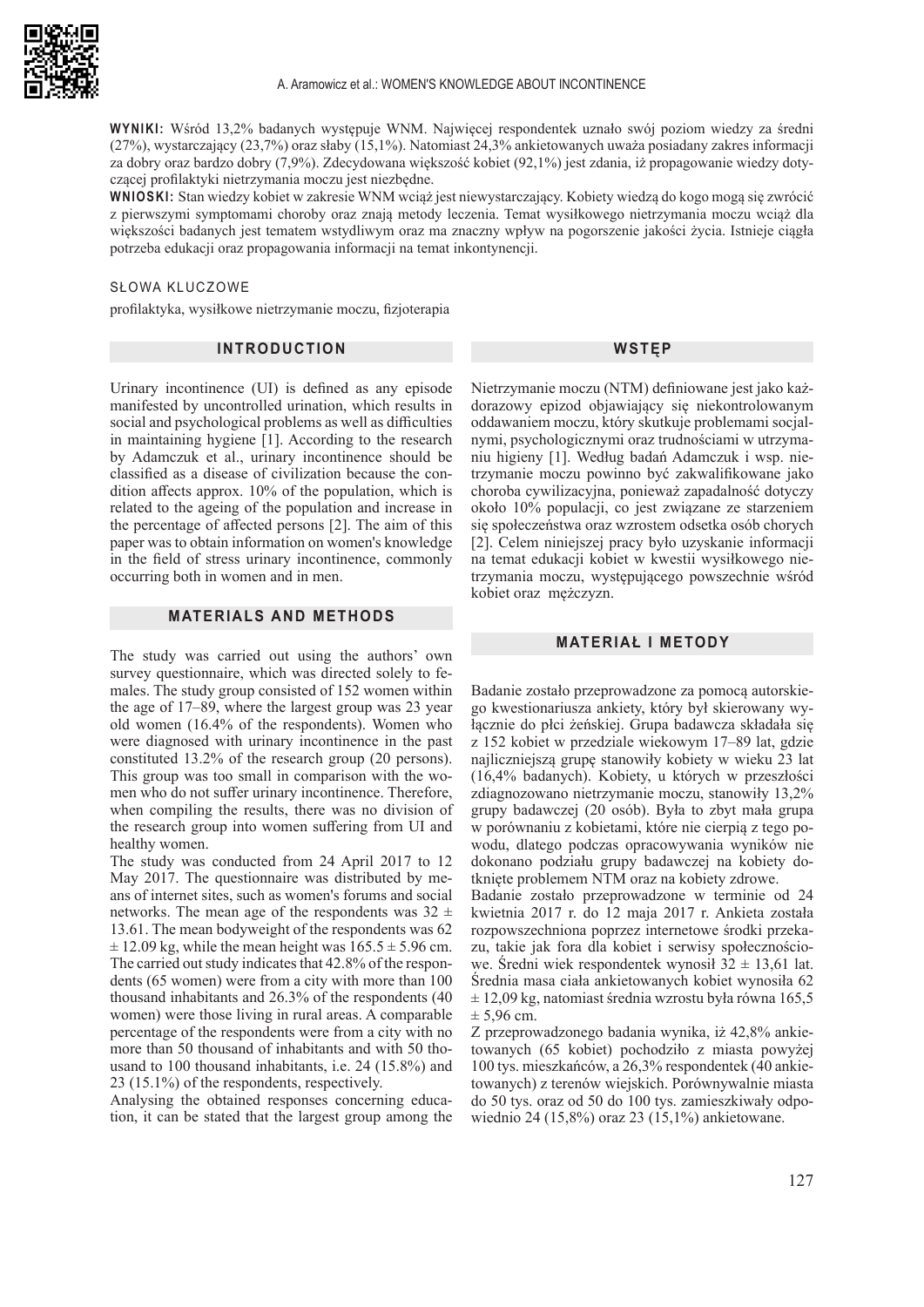

| Tabela I. Statystyka opisowa dla zmiennych antropometrycznych |                  |               |                       |                            |                             |                                     |
|---------------------------------------------------------------|------------------|---------------|-----------------------|----------------------------|-----------------------------|-------------------------------------|
| Variables/<br>Zmienne                                         | Mean<br>/Srednia | Mode/<br>Moda | Number/<br>Liczebność | Minimum/<br><b>Minimum</b> | Maximum/<br><b>Maksimum</b> | Standard deviation/<br>Odch. stand. |
| Age/Wiek                                                      | 32.69            | 23            | 25                    |                            | 89                          | 13.61                               |
| Height/Wzrost                                                 | 165.48           | 168           | 20                    | 152                        | 180                         | 5.96                                |
| Bodyweight/Masa ciała                                         | 62.05            | 70            | 12                    | 44                         | 120                         | 12.09                               |

**Table I.** Descriptive statistics for anthropometric variables

respondents was women with higher education (80 persons, 52.6%). Secondary education was indicated by 58 women (38.2%). Women with vocational education constituted 6.6% (10 persons), 3 women (2%) had primary education, while less than 1% indicated lower secondary education. The largest group of respondents (44.1%, 67 women) performs intellectual work. Physical work was indicated by 41 (27%) of the respondents, while 28.9% (44 persons) were unemployed women. The questionnaire consisted of 24 questions, including demographics that covered 6 questions about age, height, body weight, place of residence, education, and type of performed work, as well as 18 closed questions examining the women's knowledge about stress urinary incontinence. The respondents' knowledge was verified by questions concerning, among others, the main source of information about the subject in question, factors predisposing to the occurrence of SUI, methods of treatment and the influence of the given disease entity on various spheres of life. The surveyed women were asked to share their opinion on the dissemination of information on stress urinary incontinence. The questionnaire contained a question in which the respondents needed to determine their state of knowledge about the subject in question according to the given variants (very good, good, average, poor, very poor).

Both the statistical analysis and data computing were performed using Statistica 12 Pl Stat Soft software and the results were saved in the Microsoft Office Excel 2012 program. The Chi-squared test was used to analyse qualitative variables, while in order to verify the quantitative variables Student's t-test was used. Correlations were examined using Pearson's correlation coefficient. In order to compare the correlation between quantitative variables – BMI, height and the incidence of stress urinary incontinence in the examined women, Student's t-test was used for independent tests. In the whole study, the assumed level of significance was  $p < 0.05$ .

The questionnaire was approved by the Bioethics Committee of the Medical University of Silesia in Katowice (decision number KNW/0022/KB/126/17 of 29 May 2017).

#### **RESULTS**

Based on the data gathered from the demographics, the BMI for each woman was calculated. The mean BMI among women suffering from stress urinary incontinence was  $25.79 \pm 4.35$ , while the mean BMI in women without this disease was  $22.95 \pm 3.95$ . Statistical signi-

Analizując uzyskane odpowiedzi dotyczące wykształcenia, stwierdzono, iż wśród badanych respondentek najliczniejszą grupę stanowiły kobiety z wykształceniem wyższym (80 osób, 52,6%). Wykształcenie średnie posiadało 58 kobiet (38,2%). Kobiety z wykształceniem zawodowym stanowiły 6,6% (10 osób), edukację na poziomie podstawowym deklarowały 3 kobiety (2%), natomiast wykształcenie gimnazjalne wskazał niecały 1% ankietowanych. Największa grupa ankietowanych (44,1%, 67 kobiet) wykonuje pracę umysłową. Pracę fizyczną wykazało 41 (27%) respondentek, natomiast 28,9% (44 osoby) stanowiły kobiety niepracujące zawodowo. Kwestionariusz składał się z 24 pytań, w tym metryczki, która obejmowała 6 pytań dotyczących wieku, wzrostu, masy ciała, miejsca zamieszkania, wykształcenia oraz rodzaju wykonywanej pracy, oraz 18 pytań zamkniętych, badających wiedzę kobiet na temat wysiłkowego nietrzymania moczu. Respondentki pytano między innymi o główne źródła informacji na badany temat, czynniki predysponujące do wystąpienia WNM, metody leczenia oraz wpływ danej jednostki chorobowej na różne sfery życia. Ankietowane kobiety zostały poproszone o wyrażenie opinii odnośnie do rozpowszechniania informacji na temat wysiłkowego nietrzymania moczu. Kwestionariusz zawierał również pytanie, w którym badane musiały określić stan swojej wiedzy na badany temat, udzielając jednej z odpowiedzi: bardzo dobry, dobry, wystarczający, średni, słaby, bardzo słaby.

Analizę statystyczną oraz obliczenia przeprowadzono za pomocą programu Statistica 12 Pl Stat Soft, natomiast wyniki zostały zapisane w programie Microsoft Office Excel 2012. Testu Chi<sup>2</sup> użyto do analizy zmiennych jakościowych, natomiast w celu sprawdzenia zmiennych ilościowych zastosowano test t-Studenta. Korelacje zbadano metodą Pearsona. W celu porównania korelacji pomiędzy zmiennymi ilościowymi, tj. wysokością wskaźnika BMI a występowaniem wysiłkowego nietrzymania moczu u kobiet poddanych badaniu, wykorzystano Test t-Studenta dla prób niezależnych. W całej pracy za poziom istotności przyjęto  $p < 0.05$ .

Kwestionariusz został zatwierdzony przez Komisję Bioetyczną Śląskiego Uniwersytetu Medycznego w Katowicach (numer decyzji KNW/0022/KB/126/17, data wydania decyzji 29 maja 2017 r.).

#### **WYNIKI**

Na podstawie danych zebranych z metryczki, zostało obliczone BMI każdej z kobiet. Średnia wartość BMI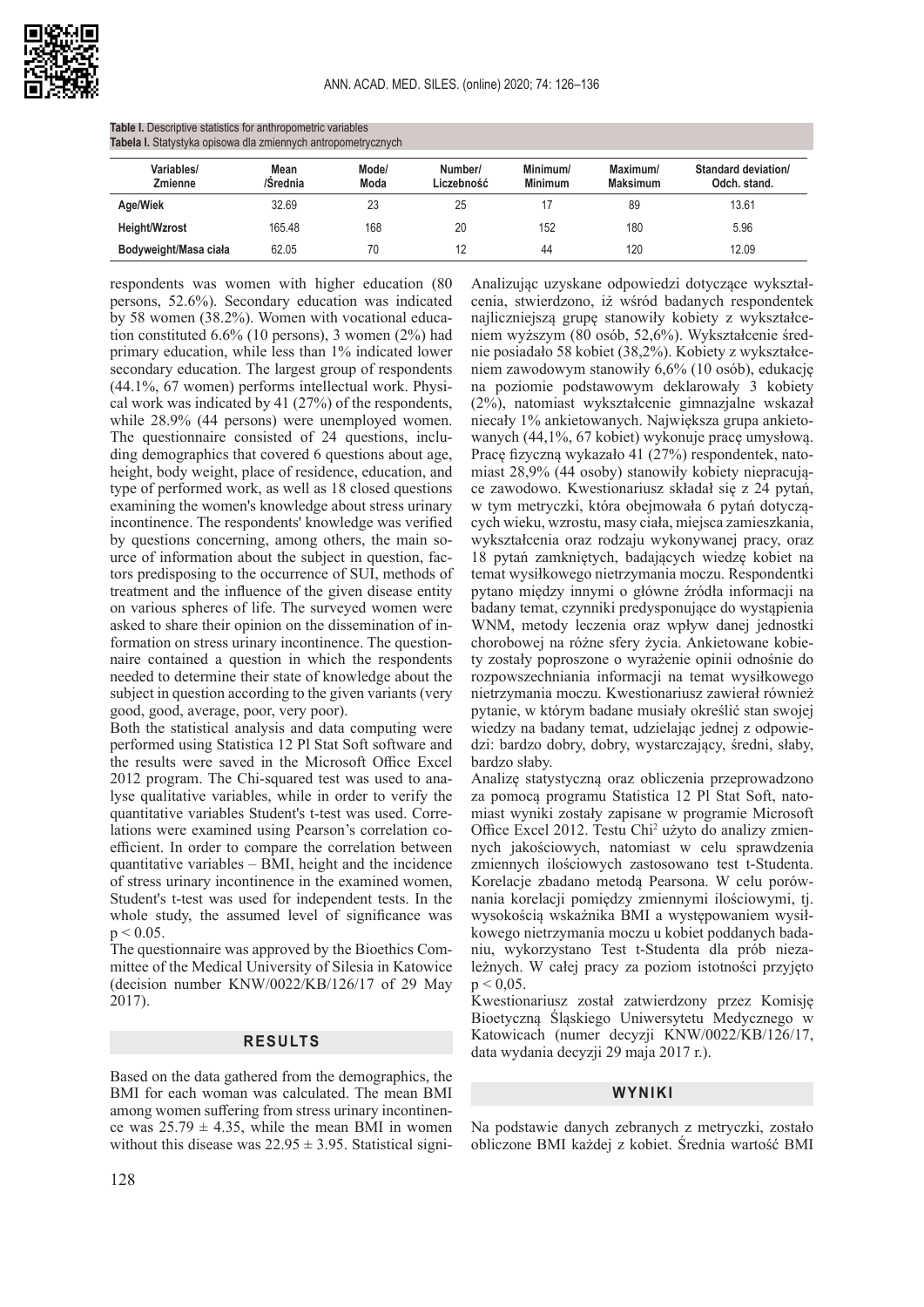**Table II.** Lack of SUI and SUI in terms of BMI value – Student's t – test **Tabela II.** Test t-Studenta dla porównania średnich zmiennych – brak WNM i WNM z uwzględnieniem wartości wskaźnika BMI

| Variable/Zmienna | No SUI/<br><b>Brak WNM</b> | SUI/<br><b>WNM</b> | Standard deviation No SUI/<br>Odch. std Brak WNM | Standard deviation SUI/<br>Odch. Std WNM | p Student's t-test/<br>p Test t-studenta |
|------------------|----------------------------|--------------------|--------------------------------------------------|------------------------------------------|------------------------------------------|
| <b>BMI</b>       | 22.95                      | 25.78              | 3.94                                             | 4.35                                     | 0.002                                    |

ficance was found at the level of  $p = 0.02$ . The received data indicate that women suffering from SUI have a noticeably higher BMI.

When asked whether they had heard about stress urinary incontinence, 92.8% (141 persons) of the surveyed women chose the answer "yes", while 7.2% (11 women) had not heard about the disease.

**Table III.** Percentage distribution of answers the question "Hawe you heard about SUI?"

Tabela III. Rozkład procentowy odpowiedzi na pytanie "Czy słyszała Pani o WNM?"

| Have you heard about SUI?/ |     | Share/Udział |
|----------------------------|-----|--------------|
| Czy słyszała Pani o WNM?   | Ν   | $\%$         |
| Yes/Tak                    | 141 | 928          |
| No/Nie                     | 11  | 72           |

The vast majority of the women (60.5%, 92 persons) uses the Internet as their main source of information. Analysis of the respondents' answers shows that the second most frequent source of information is television – 36.8%, followed by newspapers (28.9%), family/acquaintances (27%), a gynaecologist/urologist (25.7%) and a physiotherapist (13.8%). This was a multiple-choice question.



**Fig. 1.** Sources of knowledge about stress urinary incontinence – percentage distribution.

**Ryc. 1.** Źródła wiedzy na temat wysiłkowego nietrzymania moczu – rozkład procentowy.

When asked, 'Do you think that the problem of SUI concerns only elderly people?', 90.1% of the women stated that this disease does not affect only elderly people. On the other hand, 9.9% of the respondents answered the opposite.

The analysis of the given answers shows that most of the respondents (28.3%) considered that the first symptoms appear between 20 and 30 years of age; 27.6% of women selected the range of 31–40 years. The answer that problems with SUI may appear at the age of 41–50 was given by 21.1% of the respondents. 13.8% said that

wśród kobiet cierpiących na wysiłkowe nietrzymanie moczu wyniosła 25,79  $\pm$  4,35, natomiast średnia BMI u kobiet, u których choroba ta nie występuje stanowiła  $22,95 \pm 3,95$ . Wykazano istotność statystyczna na poziomie  $p = 0.02$ . Z otrzymanych danych wynika, iż kobiety z WNM mają znamiennie wyższe BMI.

Ankietowane kobiety na pytanie, czy słyszały o wysiłkowym nietrzymaniu moczu, w 92,8% (141 badanych) zaznaczyły odpowiedź: tak, natomiast 7,2% (11 kobiet) nie słyszało o tej chorobie.

Dla zdecydowanej większości kobiet (92 osoby, 60,5%) podstawowym źródłem wiedzy na badany temat jest Internet. Analizując odpowiedzi respondentek, drugim pod względem częstości źródłem wiedzy była telewizja – 36,8%, a kolejnymi: gazety (28,9%), rodzina/znajomi (27%), lekarz ginekolog/urolog (25,7%) oraz fizjoterapeuta (13,8%). Na to pytanie można było udzielić kilku odpowiedzi.

Na pytanie, czy uważa Pani, że problem WNM dotyczy tylko osób starszych? 90,1% kobiet stwierdziło, że choroba ta nie występuje tylko u osób w podeszłym wieku. Natomiast 9,9% ankietowanych było przeciwnego zdania.

| Table IV. Percentage distribution of answers to question "At what age do you |
|------------------------------------------------------------------------------|
| think problems with SUI may start?"                                          |

Tabela IV. Rozkład procentowy odpowiedzi na pytanie "W jakim wieku według Pani mogą zacząć się problemy z WNM?"

| At what age do you think problems<br>with SUI may start?/<br>W jakim wieku według Pani moga zacząć się<br>problemy z WNM/? |    | Share/<br>Udział |  |
|----------------------------------------------------------------------------------------------------------------------------|----|------------------|--|
|                                                                                                                            |    | $\%$             |  |
| Before 20 years of age/Przed 20 r.ż.                                                                                       | 21 | 138              |  |
| 20-30 years old/20-30 lat                                                                                                  | 43 | 28.3             |  |
| 31-40 years old/31-40 lat                                                                                                  | 42 | 276              |  |
| 41-50 years old/41-50 lat                                                                                                  | 32 | 211              |  |
| Over 50 years of age/Powyżej 50 r.ż.                                                                                       | 14 | 92               |  |

Analiza udzielanych odpowiedzi wskazuje, że najwięcej ankietowanych (28,3%) uznało, iż pierwsze symptomy ujawniają się między 20 a 30 r.ż., 27,6% kobiet zaznaczyło zakres 31–40 lat. Odpowiedź, iż problemy z WNM mogą pojawić się w wieku 41–50 lat udzieliło 21,1% respondentek. 13,8% podało odpowiedź, że przed 20 r.ż., natomiast 9,2% osób stwierdziło, że zaburzenia te ujawniają się po 50 r.ż.

Kolejne pytanie dotyczyło występowania WNM u mężczyzn. Największy odsetek respondentek (53,3%, 81 osób) uważa, iż problem wysiłkowego nietrzymania moczu dotyczy również mężczyzn, 37,5% (57 osób) kobiet nie zna odpowiedzi na to pytanie, natomiast 9,2% (14 osób) ankietowanych uważa, że mężczyźni nie cierpią na tę przypadłość.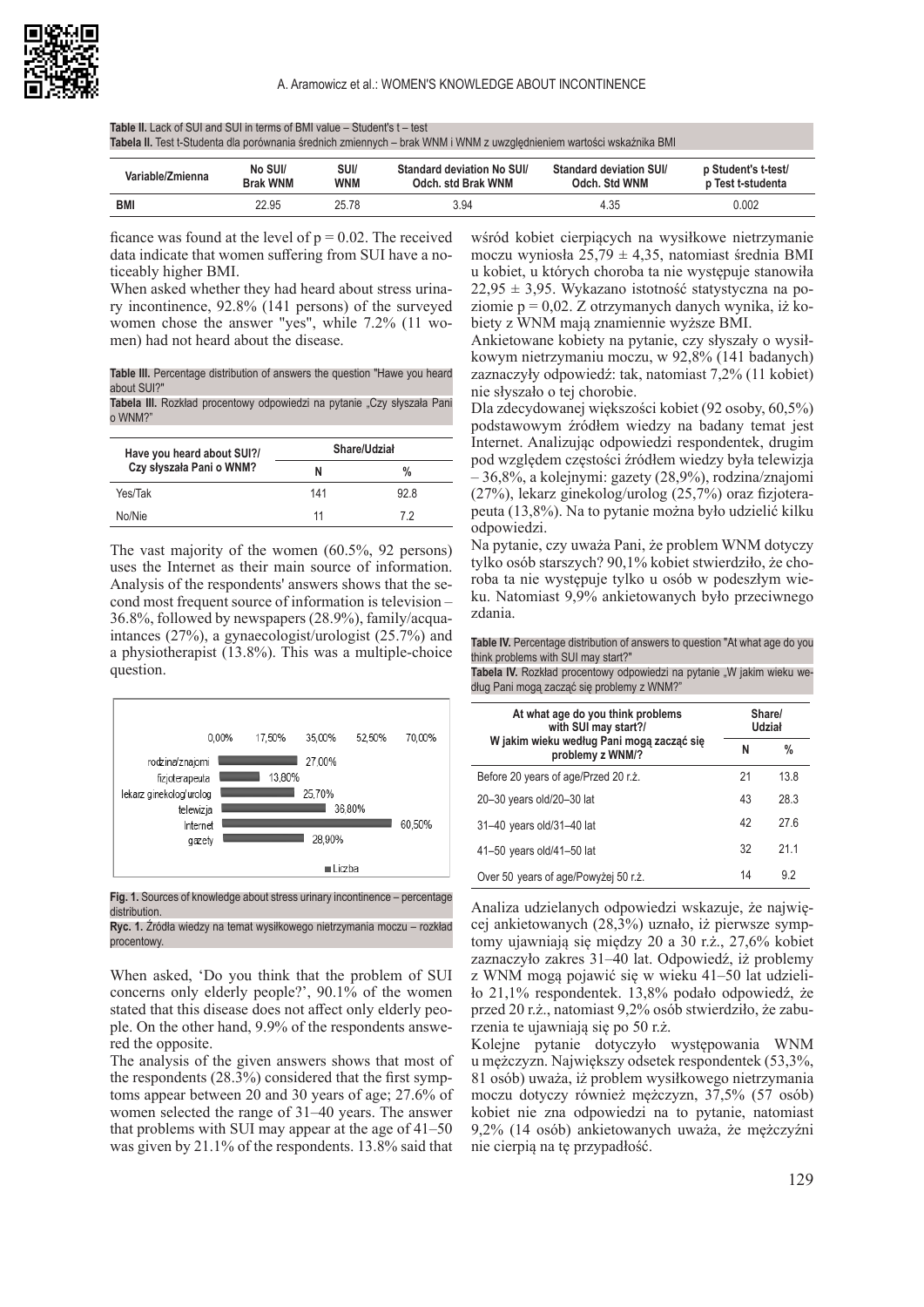these problems may start before 20 years of age, while 9.2% of them stated that they begin after the age of 50. The next question concerned the prevalence of SUI in men. The highest percentage of the respondents (53.3%, 81 persons) believe that the problem of stress urinary incontinence concerns men as well, 37.5% (57 persons) of women does not know the answer to this question, while 9.2% (14 persons) of the respondents think that men do not suffer from this disease.

The next two questions in the survey concerned the influence of pregnancy and delivery on the probability of the occurrence of SUI. Among the respondents, 93.4% (142 persons) of women said that pregnancy influences stress urinary incontinence, 5.9% (9 persons) stated that they do not know the answer to this question, while 0.7% (1 person) is of the opinion that pregnancy does not influence the occurrence of SUI.

The question concerning the influence of pregnancy on the occurrence of SUI was analysed with the help of the Chi-squared test in terms of women's education. The respondents with secondary and higher education answered "yes" more frequently than the women with a lower level of education. The level of statistical significance is  $p = 0.04$ .

Most of the surveyed women, i.e. 82.2% (125 persons), acknowledged that the number of births influences the occurrence of SUI. The percentage of persons who gave the "I don't know" answer was 12.5% (19 persons), while 5.3% (8 persons) of the respondents stated that the number of childbirths does not influence the appearance of stress urinary incontinence symptoms.

**Table VI.** Percentage distribution of answers to question "Do you think that the number of births affects SUI?"

Tabela VI. Rozkład procentowy odpowiedzi na pytanie "Czy uważa Pani, że liczba porodów ma wpływ na WNM?"

| Do You think that the number of births<br>affects SUI?/<br>Czy uważa Pani, że liczba porodów ma wpływ<br>na WNM? |     | Share/<br>Udział |  |
|------------------------------------------------------------------------------------------------------------------|-----|------------------|--|
|                                                                                                                  |     | %                |  |
| Yes/Tak                                                                                                          | 125 | 82 2             |  |
| No/Nie                                                                                                           | 8   | 53               |  |
| I don't know/Nie wiem                                                                                            | 19  | 12.5             |  |

The next question examined the respondents' knowledge of SUI treatment methods. The question contained 4 methods of treating stress urinary incontinence. The surveyed women were asked to select the answer "yes" (if they knew the method) or "no" (if they did not). The answers to this question are given in percentages in Figure 2.

When asked about the knowledge of doing Kegel exercises, 85.5%, i.e. 130 surveyed women answered in the affirmative, while 14.5% (22 persons) did not know this method of rehabilitation.

73.4% (113 persons) of the respondents said that a physiotherapist can help to treat stress urinary incontinence. The percentage of women who did not know whether a physiotherapist has such competences was 22.4%

Następne dwa pytania ankiety dotyczyły wpływu ciąży oraz porodów na prawdopodobieństwo wystąpienia WNM. Wśród badanych 93,4% (142 osoby) kobiet stwierdziło, iż ciąża ma wpływ na wysiłkowe nietrzymanie moczu, 5,9% (9 osób) nie zna odpowiedzi na to pytanie, natomiast 0,7% (1 osoba) jest zdania, iż ciąża nie wpływa na pojawienie się WNM.

Pytanie dotyczące wpływu ciąży na wystąpienie WNM przeanalizowano za pomocą testu Chi<sup>2</sup> pod względem wykształcenia kobiet. Respondentki z wykształceniem średnim oraz wyższym częściej udziały odpowiedzi "tak" niż kobiety posiadające niższy poziom wykształcenia. Poziom istotności statystycznej wynosi p = 0,04.

**Table V**. Percentage distribution of answers to question "Do you think that pregnancy has an impact on SUI?"

Tabela V. Rozkład procentowy odpowiedzi na pytanie "Czy uważa Pani, że ciąża ma wpływ na WNM?"

| Do you think that pregnancy has an impact on SUI?/<br>Czy uważa Pani, że ciąża ma wpływ na WNM? |     | Share/Udział |  |
|-------------------------------------------------------------------------------------------------|-----|--------------|--|
|                                                                                                 |     | %            |  |
| Yes/Tak                                                                                         | 142 | 934          |  |
| No/Nie                                                                                          | 1   | 0 7          |  |
| I don't know/Nie wiem                                                                           | g   | 59           |  |

Najwięcej ankietowanych kobiet uznało (82,2%, 125 osób), że liczba porodów ma wpływ na występowanie WNM. Odsetek osób, które udzieliły odpowiedzi: nie wiem, wynosił 12,5% (19 osób), natomiast 5,3% (8 osób) respondentek stwierdziła, iż liczba przebytych porodów nie ma żadnego wpływu na pojawienie się objawów wysiłkowego nietrzymania moczu.

Kolejne pytanie badało wiedzę respondentek na temat metod leczenia WNM. Pytanie zawierało 4 sposoby terapii wysiłkowego nietrzymania moczu. Ankietowane kobiety miały za zadanie zaznaczyć odpowiedź tak (jeżeli znały daną metodę) lub nie (jeżeli jej nie znały). Odpowiedzi na to pytanie zostały przedstawione procentowo na rycinie 2.



**Fig. 2**. Knowledge of methods of treating stress urinary incontinence – percentage distribution

**Ryc. 2.** Znajomość metod leczenia wysiłkowego nietrzymania moczu – rozkład procentowy.

Na pytanie dotyczące znajomości ćwiczeń Kegla 85,5%, czyli 130 ankietowanych kobiet, odpowiedziało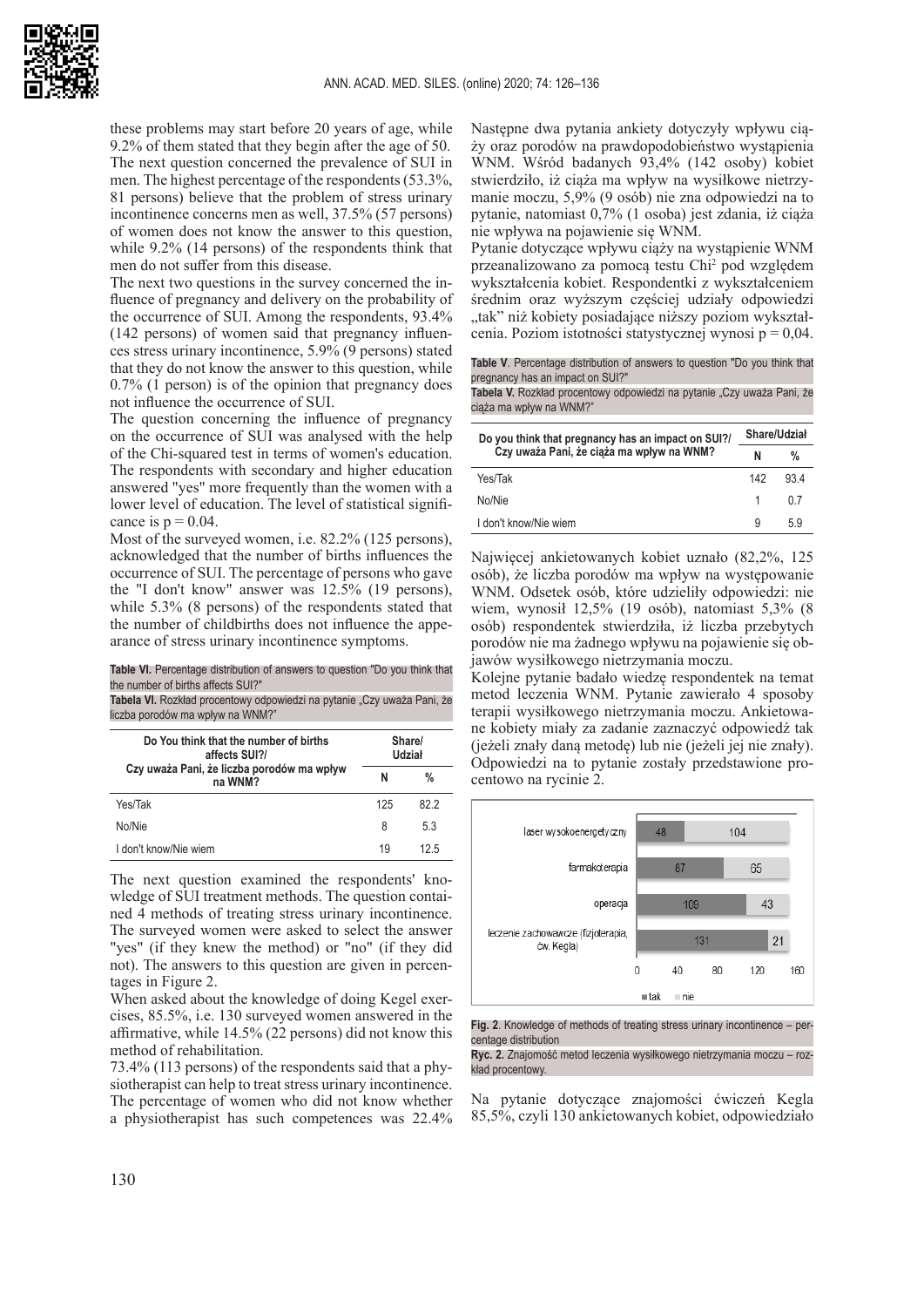(34 persons). A negative answer to the question was given by 5 respondents (3.3%).

For many women, the subject of stress urinary incontinence is embarrassing. This is also evidenced by the conducted study because 62.5% (95 women) were accompanied by a feeling of shame, while for 37.5% (57 respondents), the subject in question was not a cause of shame.

When asked which sphere of life is the most disturbed by the described ailment, 58.6% of the respondents said that it is social life, 34.2% indicated sexual life, while for 7.2% of the respondents, SUI is most problematic in professional life.

According to the respondents, the person to whom they would report first when having a problem with SUI would be a gynaecologist/urologist – such an answer was given by 55.9% (85 women). Second place belongs to a family practitioner, to whom 20.4% (31 respondents) would report. The next answers are partner/husband 11.8% (18), friend 6.6% (10), physiotherapist 3.3% (5) and other persons 2% (3 persons).



**Fig. 3.** Percentage distribution of answers to question "If you had a problem with SUI, who would you first ask for help?"

**Ryc. 3.** Rozkład procentowy odpowiedzi na pytanie "Jeżeli problem WNM dotyczyłby Pani – do kogo w pierwszej kolejności by się Pani zwróciła?"

Among the women, 45.4% (69 persons) indicated that they know a person in their nearest surroundings that suffers from stress urinary incontinence, while 54.6% (83 respondents) do not know anyone with that affliction.

Among the examined women, 92.1% (140) indicated that disseminating information on SUI is necessary. The respondents who do not have an opinion on this topic was 5.9% (9 persons). W The women who answered "I don't know" to this question was 2% (3 persons). None of the respondents chose the answer that dissemination of this topic is not needed.

In the completed questionnaire, the women were to assess their state of knowledge on the subject in question. The most, because 27% (41 persons), assessed their level of knowledge as average, 24.3% – 37 respondents determined their level of knowledge as good. The next variants were as follows: 23.7% (36 persons) found it sufficient, 15.1% (23 persons) poor, 7.9% (12 persons) very good, while 2% of the examined persons determined that their level of knowledge is very poor.

twierdząco, natomiast 14,5% (22 osoby) nie znało tej metody usprawniania.

73,4% (113 osób) badanych stwierdziło, że fizjoterapeuta może pomóc w leczeniu wysiłkowego nietrzymania moczu. Odsetek kobiet, które nie wiedziały, czy fizjoterapeuta posiada takie kompetencje, wynosił 22,4% (34 osoby). Odpowiedzi przeczącej na zadane pytanie udzieliło 5 ankietowanych (3,3%).

Dla wielu kobiet temat wysiłkowego nietrzymania moczu jest wstydliwy. Świadczy o tym również przeprowadzone badanie, ponieważ odczucie wstydu towarzyszyło 62,5% (95 kobiet), natomiast dla 37,5% (57 ankietowanych) badany temat nie stanowił przyczyny wstydu.

Na pytanie, która sfera życia jest najbardziej zaburzona przez opisywaną dolegliwość, 58,6% badanych stwierdziło, iż jest to życie społeczne, 34,2% zaznaczyło wskazało na życie seksualne, natomiast dla 7,2% ankietowanych WNM były to trudności w życiu zawodowym.

Ankietowane wskazały na lekarza ginekologa/urologa (55,9%, 85 kobiet), następnie lekarza rodzinnego (20,4%, 31 respondentek) i kolejno partnera/męża (11,8%, 18), przyjaciółkę (6,6%, 10), fizjoterapeutę (3,3%, 5) oraz inne osoby (2%, 3 osoby), do których zgłosiły się w pierwszej kolejności z problemami WNM.

45,4% kobiet (69 osób) wykazało, że zna w swoim najbliższym otoczeniu osobę, która cierpi na wysiłkowe nietrzymanie moczu, natomiast 54,6% (83 ankietowane) nie zna nikogo z tą przypadłością.

**Table VII.** Percentage distribution of answers to question "Do you know anyone in your surroundings that this condition?"

Tabela VII. Rozkład procentowy odpowiedzi na pytanie "Czy zna Pani kogoś w swoim otoczeniu, kto ma tą przypadłość?"

| Do you know anyone in your surroundings that<br>has this condition?/ |    | Share/<br>Udział |  |
|----------------------------------------------------------------------|----|------------------|--|
| Czy zna Pani kogoś w swoim otoczeniu,<br>kto ma ta przypadłość?      | N  | $\%$             |  |
| Yes/Tak                                                              | 69 | 454              |  |
| No?Nie                                                               | 83 | 546              |  |

92,1% kobiet (140) zaznaczyło, że propagowanie informacji na temat WNM jest potrzebne. Ankietowane, które nie miały zdania na ten temat, stanowiły 5,9% (9 osób), natomiast odpowiedzi nie wiem udzieliło 2% (3 osoby) kobiet. Żadna z respondentek nie wybrała odpowiedzi, że rozpowszechnianie tego tematu nie jest potrzebne.

W wypełnionym kwestionariuszu kobiety musiały ocenić swój stan wiedzy na badany temat. Najwięcej, bo 27% (41 osób), swój poziom wiedzy oceniło jako średni, 24,3% (37 osób) jako dobry, kolejno za wystarczający uznało je 23,7% (36 osób badanych), słaby 15,1% (23 osoby), bardzo dobry 7,9% (12 osób) oraz słaby 2% badanych.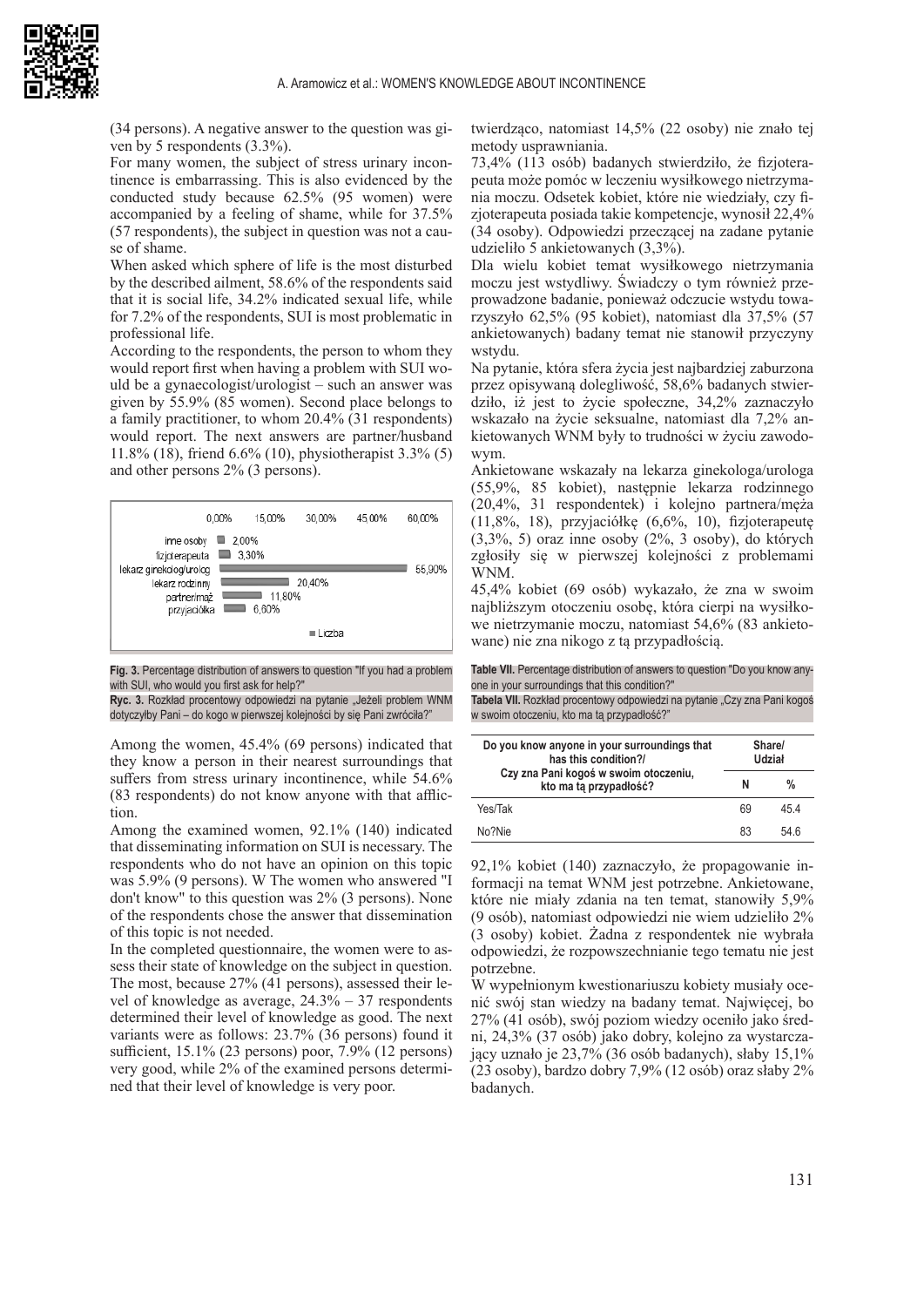

**Table VIII.** Percentage distribution of answers to question "How do you assess your stale og knowledge about SUI?"

**Tabela VIII.** Rozkład procentowy odpowiedzi na pytanie "Jak ocenia Pani swój stan wiedzy na temat WNM?"

| How do you assess your state of knowledge<br>about SUI?/ |    | Share/<br>Udział |  |
|----------------------------------------------------------|----|------------------|--|
| Jak ocenia Pani swój stan wiedzy na temat<br>WNM?        | N  | %                |  |
| Very good/Bardzo dobry                                   | 12 | 79               |  |
| Good/Dobry                                               | 37 | 243              |  |
| Sufficient/Wystarczający                                 | 36 | 237              |  |
| Average/Średni                                           | 41 | 27               |  |
| Poor/Słaby                                               | 23 | 151              |  |
| Very poor/Bardzo słaby                                   | 3  | 2                |  |

When asked whether they have stress urinary incontinence, 132 respondents (86.8%) answered that they do not have that illness, whereas 20 women (13.2%) answered that they have SUI. The statistical analysis did not indicate any dependency between the type of employment and the presence of stress urinary incontinence in the respondents ( $p > 0.05$ ).

## **DISCUSSION**

According to statistics, the problem of UI is observed in about 10–15% of each society which translated into the Polish society gives approx. 4 million of persons that may be affected. In 2010, the number of women with urinary incontinence in Poland was nearly twenty thousand according to the "Statistical Yearbook". The results of numerous studies indicate that between the age of 46 and 86, the phenomenon of urinary incontinence in women may even be 25% [3]. The problem of urinary incontinence concerns persons of both genders and it increases along with age. The problem is more frequent in women (17–60% of the population) which is usually caused by hormonal imbalance in the menopause period, different anatomical structure and different biological functions than in men [2,4]. The most frequent form of this affliction is stress urinary incontinence (SUI). In 63% of cases, it coexists with pelvic organ prolapse. The occurring symptoms of SUI often force women to change their lifestyle drastically. This affliction interferes with patients' mood, self-consciousness; it influences the spheres of daily life and often evokes a feeling of shame [4]. Due to the intimate nature of the disease, women find it harder to admit they suffer from SUI. Only one in 12 among the afflicted persons reports to a specialist for professional help. The average time from the occurrence of the first symptoms of the disease to a visit to a doctor is 5–9 years. All the risk factors, shame, and lack of sufficient knowledge about preventing SUI negatively affect the treatment process and implementation of prevention, which is reflected in the prevalence of the problem. In order to lower the percentage of patients with UI, their level of knowledge should be examined, and behaviours of preventing inNa pytanie, czy występuje u Pani wysiłkowe nietrzymanie moczu, 132 ankietowane (86,8%) udzieliły odpowiedzi negatywnej, natomiast 20 kobiet (13,2%) odpowiedziało, że WNM u nich występuje. Analiza statystyczna nie wykazała żadnej zależności między wykonywaną pracą a obecnością wysiłkowego nietrzymania moczu u ankietowanych ( $p > 0.05$ ).

#### **DYSKUSJA**

Według statystyk, problem NTM jest obserwowany u około 10–15% obywatelki każdego społeczeństwa, co w przypadku Polaków może oznaczać około 4 mln osób. W 2010 r. w Polsce liczba kobiet z nietrzymaniem moczu według "Rocznika statystycznego" wynosiła blisko dwadzieścia tysięcy. Wyniki licznych badań pokazują, że między 46 a 86 rokiem życia występowanie nietrzymania moczu u kobiet wynosi nawet 25% [3]. Należy jednak zaznaczyć, że problem nietrzymania moczu dotyczy osób obu płci i wzrasta wraz z wiekiem. Częściej dotyczy kobiet (17–60% populacji) i jest zazwyczaj spowodowany zaburzeniami gospodarki hormonalnej w okresie menopauzalnym, odmienną budową anatomiczną oraz innymi niż w przypadku mężczyzn funkcjami biologicznymi [2,4]. Najczęstszą postacią tego schorzenia jest wysiłkowe nietrzymanie moczu (WNM). W 63% przypadków współistnieje ono z obniżeniem narządów miednicy. Występujące objawy WNM często wymuszają na kobietach diametralną zmianę stylu życia. Schorzenie to ingeruje w samopoczucie pacjentek, postrzeganie własnej osoby, wpływa na sfery życia codziennego, a także niejednokrotnie wywołuje poczucie wstydu [4]. Intymny charakter choroby sprawia, że kobietom trudniej jest się przyznać do tego, iż cierpią na WNM. Zaledwie co 12 chora z inkontynencją zgłasza się po profesjonalną pomoc do specjalisty. Średni czas od momentu pojawienia się pierwszych symptomów choroby do wizyty u lekarza wynosi 5–9 lat. Wszystkie czynniki ryzyka, wstyd oraz brak dostatecznej wiedzy na temat prewencji WNM negatywnie wpływają na proces leczenia oraz wdrażanie profilaktyki, co znajduje odbicie w powszechności tego problemu. W celu obniżenia odsetka pacjentek z NTM, należy badać poziom ich wiedzy, wdrażać naukę zachowań zapobiegających pojawianiu się inkontynencji, ponieważ liczne badania wykazują, iż zapotrzebowanie na edukację wciąż rośnie, szczególnie wśród młodych kobiet [4,5].

We współczesnym społeczeństwie nietrzymanie moczu (NTM) stanowi poważny, nie tylko medyczny problem, bowiem ma znamienny wpływ na stan psychologiczny kobiet. Jego negatywne oddziaływanie uwidacznia się w codziennym funkcjonowaniu społecznym, zawodowym oraz życiu prywatnym. Obserwowane zjawisko starzenia się społeczeństwa zwiększa ryzyko wzrostu liczby pacjentów z inkontynencją, gdyż wiek stanowi jeden z głównych czynników ryzyka. Najczęściej występującą odmianą NTM jest wysiłkowe nietrzymanie moczu, na które częściej chorują kobiety, jednakże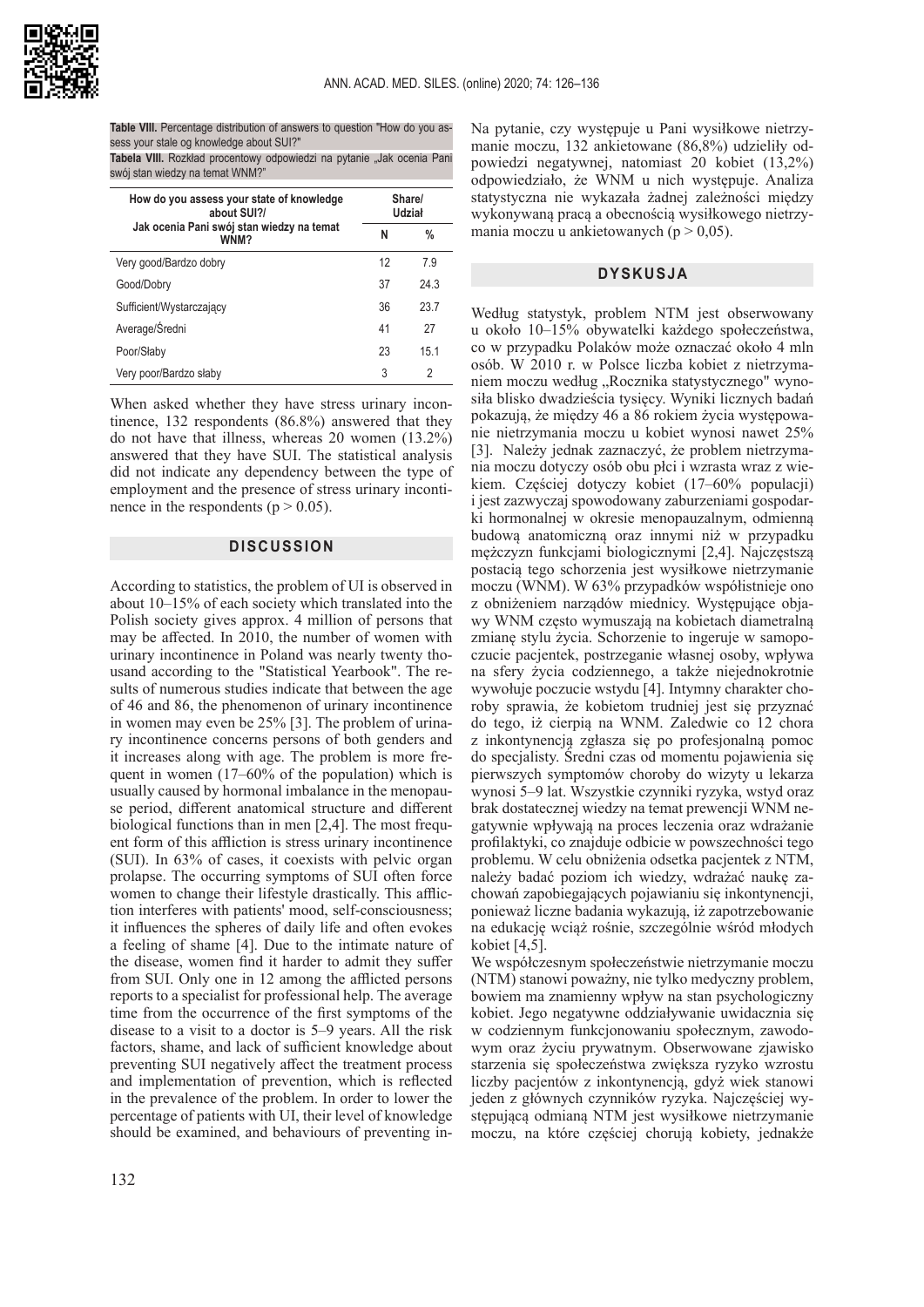

continence taught because numerous studies indicate that the demand for education is continuously growing, especially among young women [4,5].

For modern society, urinary incontinence (UI) poses a serious problem and not only in the field of medicine – but it also significantly influences women's mental state. Its negative influence is visible in daily social and professional functioning, as well as in private life. The observed phenomenon of population ageing increases the risk of a growing number of patients with incontinence because age is one of the risk factors. The most frequently occurring form of UI is stress urinary incontinence, which is most frequent in women, though symptoms of incontinence are present in men as well. [2]. This study indicates that in 13.2% of the 152 examined women, stress urinary incontinence occurs. Statistical data gathered by the American Urological Association indicate that the problem with urinary incontinence, especially during physical exertion, affects about 25% of women from the 30–49 age bracket [6].

Observation of the scale of the urinary incontinence problem in women leads to many questions, among others, whether they are aware that this affliction exists and whether they possess sufficient knowledge on the risk factors and methods of treatment. The study carried out in 2012 by Derewiecki et al. showed that out of 101 respondents, 100% had heard about urinary incontinence; similar results were obtained in a study carried out in 2014 where out of 156 respondents – all of them had heard about the problem of urinary incontinence as well [2,7]. Awareness of the disease was expressed by 56% of women in the Chichońska et al. study conducted in 2013. In this study, 141 women (92.8%) gave an affirmative answer to the question of whether they had heard about urinary incontinence. The source literature data, as well as the performed analysis, indicate that women are aware that incontinence exists and its most frequent form, i.e. stress urinary incontinence [8].

Among the examined population of women, most of them (27%) assessed their state of knowledge as average and 15% as poor. About 24% of the respondents stated that they possess knowledge at a sufficient level. Derewiecki et al. in their studies of women's knowledge about incontinence in two groups of women (I group – women reporting an UI problem and II group – women without UI symptoms), obtained the following data: in I group, 73.68% declared knowledge at a sufficient level, while in II group, it was only 22.5% [2]. In a similar study conducted by Bakalczuk et al., 36.5% of the respondents evaluated their state of knowledge as good, about 34.9% as sufficient and 18.7% of the women possessed insufficient knowledge. The available sources indicate that women's knowledge, despite general awareness that the problem of urinary incontinence exists, still remains at too low a level to decrease the percentage of people affected by this affliction [4].

In this study, when examining women's knowledge about urinary incontinence, the sources the respondents use to gather information on the disease were verified. In this study, the answer to the question about

objawy inkontynencji są obecne również u mężczyzn [2]. Prezentowane badania wykazały, że u 13,2% spośród 152 ankietowanych kobiet występuje wysiłkowe nietrzymanie moczu. Dane statystyczne otrzymane przez Amerykańskie Towarzystwo Urologiczne ukazują, iż problem ten, szczególnie podczas wysiłku fizycznego, występuje u około 25% kobiet w przedziale wiekowym 30–49 lat [6].

Obserwując skalę problemu, jakim jest nietrzymanie moczu u kobiet, nasuwa się wiele pytań, między innymi, czy są świadome istnienia tej przypadłości oraz czy posiadają odpowiednią wiedzę na temat czynników i metod leczenia. Z badań przeprowadzonych w 2012 r. przez Derewieckiego i wsp. na 101 ankietowanych, 100% słyszało o nietrzymaniu moczu, podobnie temat był znany wszystkim kobietom w badaniu z 2014 r. na 156 respondentkach [2,7]. Świadomość istnienia choroby wykazało 56% kobiet w badaniu Cichońskiej i wsp. z 2013 r. W prezentowanym badaniu 141 kobiet (92,8%) na pytanie, czy słyszały o wysiłkowym nietrzymaniu moczu, odpowiedziało twierdząco. Z danych zamieszczonych w literaturze przedmiotu oraz z przeprowadzonej analizy wynika, iż kobiety są świadome istnienia inkontynencji oraz jej najczęstszej odmiany, jaką jest wysiłkowe nietrzymanie moczu [8].

Wśród badanej populacji kobiet najwięcej (27%) określiło stan swojej wiedzy jako średni, natomiast jako słaby 15%. Około 24% ankietowanych stwierdziło, że posiada wiedzę na wystarczającym poziomie. Derewiecki i wsp., badając wiedzę kobiet na temat inkontynencji w dwóch grupach (I grupa – kobiety zgłaszające problem NTM oraz II grupa – kobiety bez objawów NTM), uzyskali następujące dane: w I grupie wiedzę na niewystarczającym zadeklarowało poziomie 73,68% kobiet, natomiast w grupie II tylko 22,5% [2]. W podobnym badaniu przeprowadzonym przez Bakalczuka i wps. 36,5% ankietowanych określiło swój stan wiedzy jako dobry, około 34,9% jako dostateczny, a niewystarczającą wiedzę posiadało 18,7% kobiet. Na podstawie dostępnych źródeł można stwierdzić, iż wiedza kobiet pomimo ogólnej świadomości istniejącego problemu jakim jest nietrzymanie moczu, wciąż jest na zbyt niskim poziomie, aby został obniżony odsetek osób z tą przypadłością [4].

W niniejszej pracy, badając wiedzę kobiet na temat wysiłkowego nietrzymania moczu, sprawdzono z jakich źródeł najczęściej korzystają respondentki, aby zdobyć informacje o tej chorobie. Wynika z nich, najczęściej był nim Internet (60,5%) , następnie telewizja (36,8%) oraz prasa (28,9%). Wiedzę od lekarza ginekologa/urologa zaczerpnęło tylko 25,7% kobiet. Badania Bakalczuka i wsp. wskazują, iż ankietowane, które korzystały ze specjalistycznych źródeł, posiadają wyższy poziom wiedzy niż kobiety, które swoją wiedzę opierały na niespecjalistycznej literaturze [4]. Podstawowym źródłem informacji o profilaktyce i leczeniu choroby dla kobiet w badaniu Gugały i wsp. byli: lekarze (98,5%), pielęgniarki (86,4%) oraz położne (51,5%) [5]. Podobne wnioski otrzymał Derewiecki i wsp. oraz Cichońska i wsp. Z ich badań również wynika, że kobiety prze-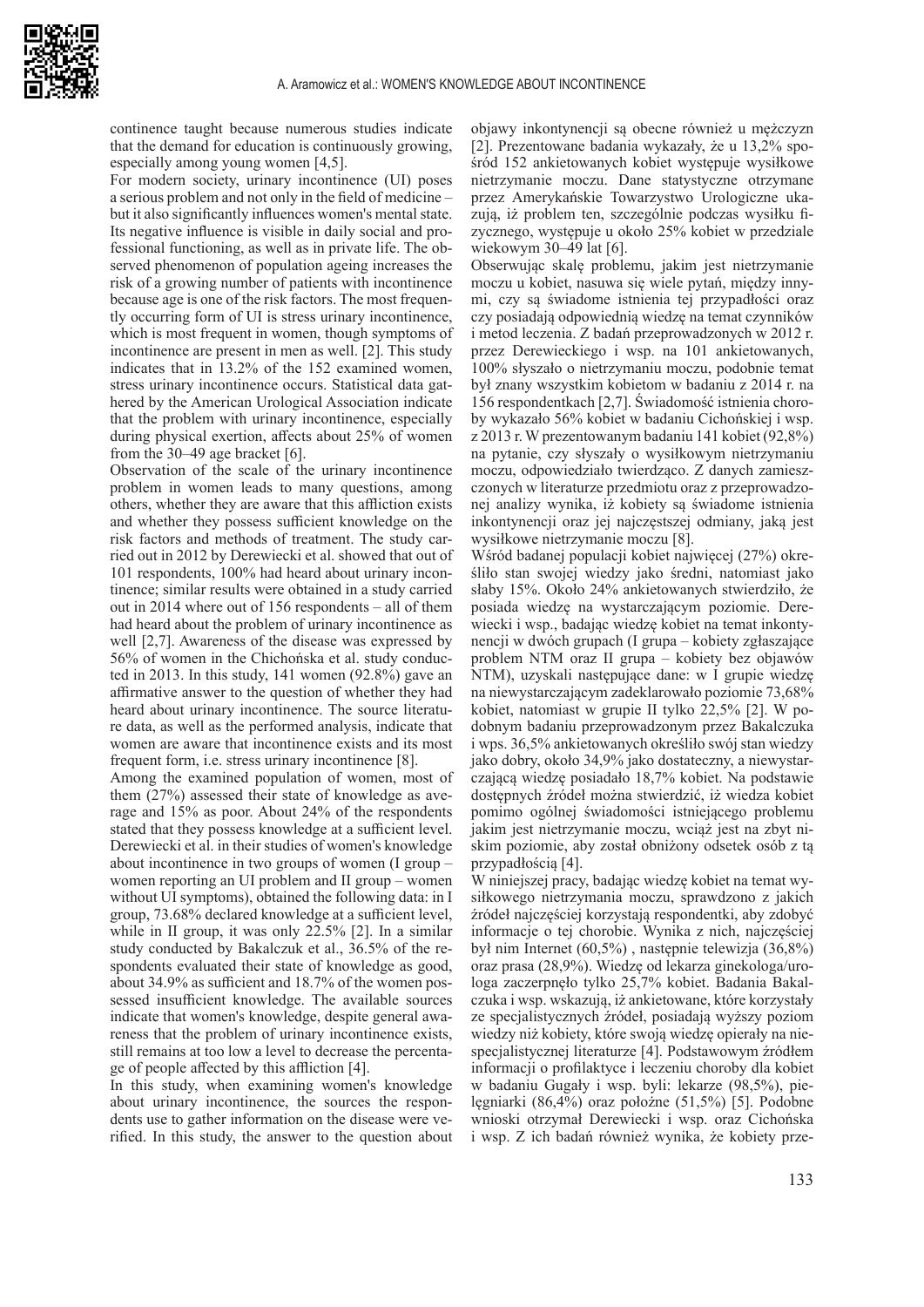

the source was – the Internet for 60.5%, then television (36.8%) and the press (28.9%). Only 25.7% of women gained their knowledge from a gynaecologist/urologist. The study conducted by Bakalczuk et al. indicates that the respondents who used professional sources have a higher level of knowledge than those who based it on unprofessional literature [4]. The base source of information on disease prevention and treatment for women in the study conducted by Gugała et al. was: physicians (98.5%), nurses (86.4%) and midwives (51.5%) [5]. Similar results were obtained by Derewiecki et al. and Cichońska et al. Their studies indicate that for women the source of information is usually television, the Internet, magazines, or a talk with a friend. Knowledge sources of an unprofessional nature are much more available to persons with urinary incontinence in the form of the Internet. Most of the information available therein is not based on professional literature [2].

One of the factors predisposing for stress urinary incontinence is age. Analysis of the study by Derewiecki et al. showed that most women selected the "41–64" age bracket as the moment in which problems with incontinence are most frequently diagnosed; the least frequently chosen age bracket was "26–40". In this study, it was observed that 28.3% of women believe that the first symptoms of SUI can occur in the period between 20 and 30 years old. The age bracket of "31–40" was selected by  $27.6\%$  of the respondents, then "41–50" – 21.1%, while 9.2% of the respondents believed that SUI symptoms occur only after the age of 50. Despite the fact that the risk of developing SUI depends on many factors, age including (the incidence increases with age), it can be stated that women possess average knowledge on the age in which the first symptoms of stress urinary incontinence can be observed [2].

Among the many factors that cause SUI, obesity, pregnancies and delivered childbirths are listed as well. Natural childbirths cause damage to and weaken the pelvic floor muscles, which may result in problems with urinary incontinence. In this study, it was verified whether the surveyed women are aware that the listed genealogical factors influence the occurrence of stress urinary incontinence. Most of the respondents indicated that pregnancy (93.4% of women) and the number of delivered childbirths (82.2%) influence SUI. The analysis of the obtained results also concluded that a higher percentage of women with secondary and higher education is of the opinion that the effects of pregnancy and childbirth contribute to SUI. A conclusion arises, then, that the level of knowledge should be increased in persons with lower than secondary education. The respondents' general state of knowledge about the discussed factors is at a good level. Women are aware of the risk of complications related to childbirth [9].

In the case of urinary incontinence, physiotherapy should be the first treatment. The data gathered in this paper indicate that the methods of treating urinary incontinence most commonly known among women are physiotherapy and Kegel exercises. However, it should be noted that there are no standards for physiothera-

ważnie za źródło informacji uznają telewizję, Internet, magazyny czy rozmowę ze znajomym. Źródła o charakterze niespecjalistycznym znajdowane w Internecie są szeroko dostępne, ale większość zamieszczonych w nich informacji nie opiera się na profesjonalnej literaturze [2].

Jednym z czynników predysponujących do wystąpienia wysiłkowego nietrzymania moczu jest wiek. Analiza badania Derewieckiego i wsp. wykazała, iż większość kobiet wskazywała na 41–64 lata, jako przedział wiekowy, w którym najczęściej rozpoznawane są problemy z inkontynencją, natomiast najrzadziej zaznaczano wiek 26–40 lat. W niniejszych badaniach 28,3% kobiet twierdzi, że pierwsze symptomy WNM mogą pojawić się między 20 a 30 r.ż. Przedział wiekowy 31–40 lat zaznaczyło 27,6% respondentek, kolejno 41–50 lat – 21,1%, natomiast 9,2% badanych było zdania, iż objawy WNM pojawiają się dopiero po 50 r.ż. Pomimo iż ryzyko zachorowania na WNM zależy od wielu czynników, w tym także wieku (zachorowalność rośnie wraz z wiekiem), można stwierdzić, że kobiety posiadają średnią wiedzą na temat wieku, w którym można obserwować pierwsze objawy wysiłkowego nietrzymania moczu [2].

Wśród czynników WNM wymienia się otyłość, ciąże oraz przebyte porody. Porody naturalne powodują uszkodzenie oraz osłabienie mięśni dna miednicy, co może skutkować problemami z nietrzymaniem moczu. W prezentowanym badaniu sprawdzono, czy ankietowane kobiety są świadome tego, iż wymienione czynniki ginekologiczne mają wpływ na pojawienie się wysiłkowego nietrzymania moczu. Najwięcej ankietowanych uznało, że ciąża (93,4% kobiet) oraz liczba przebytych porodów (82,2%) ma wpływ na WNM. Z analizy otrzymanych wyników wynika iż większy odsetek kobiet w wykształceniem średnim oraz wyższym jest zdania, że skutki ciąży oraz porodu przyczyniają się do WNM. Nasuwa się więc konkluzja, iż powinno się zwiększać poziom wiedzy wśród osób z wykształceniem niższym niż średnie. Ogólny stan wiedzy respondentek na temat omawianych czynników jest na dobrym poziomie. Kobiety są świadome ryzyka powikłań związanych z porodem [9].

Pierwszym krokiem w leczeniu nietrzymania moczu powinna być fizjoterapia. Z danych pochodzących z prezentowanego badania wynika, że najbardziej znanym rodzajem leczenia nietrzymania moczu jest fizjoterapia oraz ćwiczenia Kegla. Należy jednak nadmienić, że obecnie nie wypracowano standardów postępowania fizjoterapeutycznego obejmującego diagnostykę funkcjonalną oraz samą terapię zaburzeń dolnych dróg moczowych. Brak standaryzacji niesie ze sobą ryzyko nieodpowiednio prowadzonej terapii. Jako drugą metodę pod względem znajomości ankietowane wybrały zabieg operacyjny.

Według respondentek, które brały udział w badaniu Derewieckiego i wsp., farmakoterapia (53%), kinezyterapia (46%), trening pęcherza (36%) oraz zabiegi operacyjne (45%) były najskuteczniejszymi metodami leczenia inkontynencji [2]. Z analizy wyników Guga-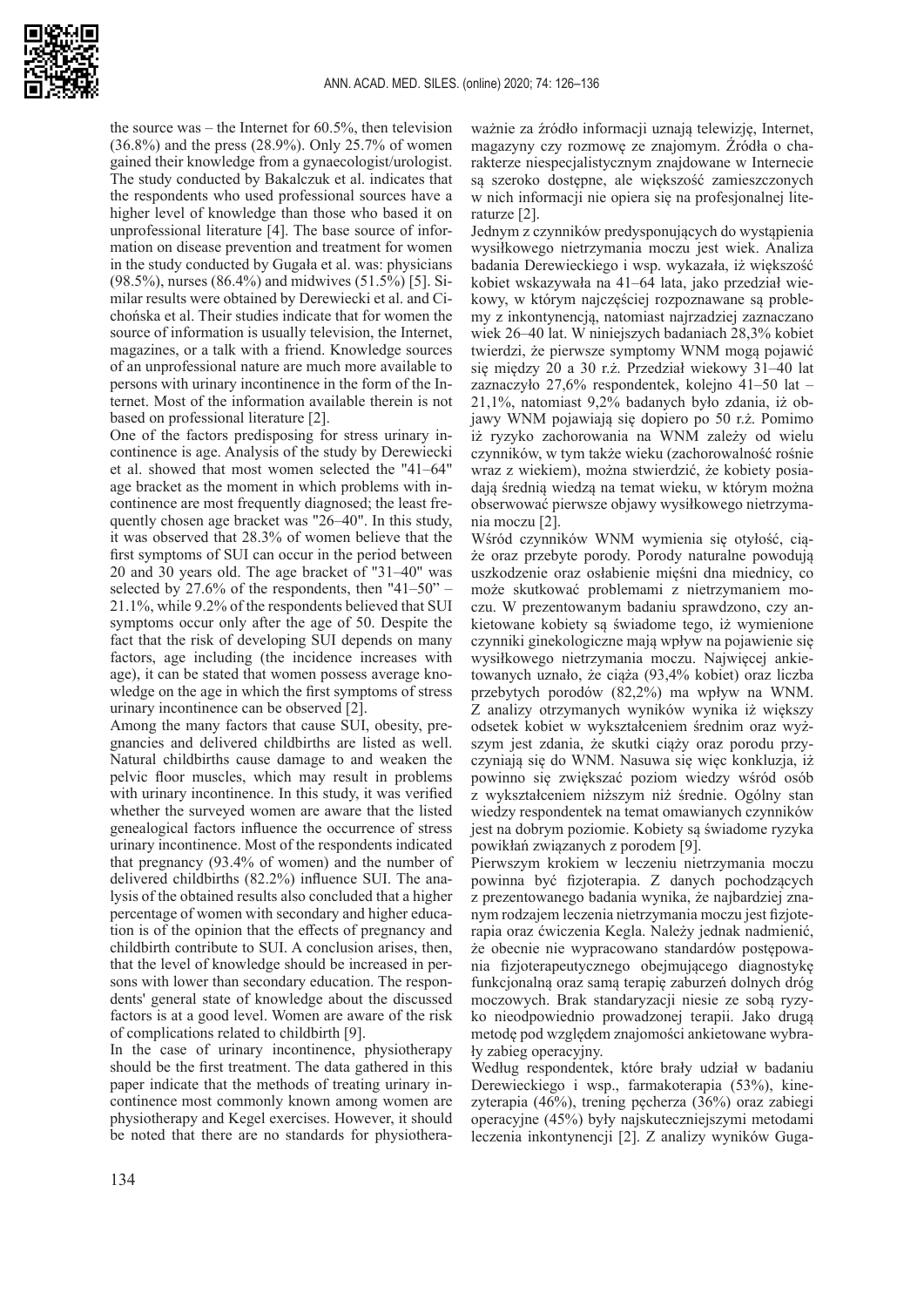

peutic procedures that would cover both the functional diagnostics and the therapy of lower urinary tract disorder itself. Lack of standardisation is followed by the risk of applying inadequate therapy. As the second best-known method, the respondents indicated surgery. According to the respondents who participated in the study conducted by Derewiecki et al., pharmacotherapy (53%), kinesiotherapy (46%), bladder training (36%) and surgery (45%) were the most efficient methods of treating incontinence [2]. Analysis of the results of Gugała et al., indicates that surgery (65.5%), pharmacotherapy (57.3%), and Kegel exercises (43.6%) were the best-known methods of treatment among women [5]. The conducted study also indicated that the respondents possess knowledge about to whom to report this problem. For medical help, 55.9% would report to a gynaecologist/urologist, while 20.4% of women to a family practitioner. Most of the respondents know that a physiotherapist can also help them.

According to many authors, women's state of knowledge about incontinence, including SUI, is still at an average level. Perhaps women still feel too ashamed to talk about urinary incontinence [10]. Admitting that symptoms of SUI occurred in them creates certain fears about the reaction of close ones, often including the physician as well. Untreated symptoms worsen women's general mental state and influence various spheres of life as well. In the conducted research, for 62.5% of the respondents, the subject of stress urinary incontinence evokes a feeling of shame. The information obtained from the article by Ogórek-Tęcza et al. indicates that women with incontinence most often felt ashamed (25.6%). The fear and shame of admitting the problem also emerged in the questionnaire survey by Derewiecki et al. (42.11%) [2,11]. Women admit that SUI influences various spheres of life. Most of them (58.6%) stated that it is social life that is the most disturbed. The conclusions of other authors also indicate that the occurrence of incontinence influences social relationships, relationship with the family and partner, professional life, and sexual activity. Lack of sufficient help and support can lead to depressive disorders in patients [11].

Stress urinary incontinence is a common phenomenon. The influence of incontinence is analysed on many levels in order to improve the quality of life, enhance women's knowledge in terms of prophylactics and treatment methods. Information about urinary incontinence should be propagated because early diagnosis gives the possibility of complete recovery. Knowledge about the risk factors would allow women to change their lifestyle, raise their awareness and reduce the incidence of this problem.

## **CONCLUSIONS**

- 1. Women's state of knowledge about SUI is still insufficient.
- 2. The level of education influences women's state of knowledge concerning the influence of pregnancies

ły i wsp. wynika, że operacja (65,5%), farmakoterapia (57,3%), ćwiczenia Kegla (43,6%) były najbardziej znanymi metodami leczenia wśród kobiet [5]. Dzięki przeprowadzonemu badaniu stwierdzono także, iż respondentki wiedzą, do kogo mogą się zgłosić z tym problemem. Po pomoc medyczną do lekarza ginekologa/urologa zwróciłoby się 55,9%, natomiast do lekarza rodzinnego 20,4% kobiet. W większości badane wiedzą, że pomocy udzielić im może również fizjoterapeuta.

Zdaniem wielu autorów stan wiedzy kobiet na temat inkontynencji, w tym także WNM, wciąż jest na średnim poziomie. Być może nadal kobiety wstydzą się rozmawiać o nietrzymaniu moczu [10]. Przyznanie, iż pojawiły się u nich symptomy WNM stwarza pewne obawy przed reakcją najbliższych, często także lekarza. Nieleczone objawy pogarszają ogólny stan psychiczny kobiet, wpływając także na różne sfery życia. W przeprowadzonych badaniach u 62,5% ankietowanych temat wysiłkowego nietrzymania moczu wywołuje uczucie wstydu. Z informacji zaczerpniętych z artykułu Ogórek-Tęcza i wsp. wynika, że kobiety z inkontynencją najczęściej odczuwały wstyd (25,6%). Obawę oraz wstyd przed ujawnieniem problemu wykazywały również ankietowane w badaniu Derewieckiego i wsp. (42,11%) [2,11]. Kobiety przyznają, że WNM ma wpływ na różne płaszczyzny życia. Najwięcej badanych (58,6%) stwierdziło, iż najbardziej zaburzone jest właśnie życie społeczne. Z wniosków innych autorów wynika również, że występująca inkontynencja wpływa na kontakty towarzyskie, na relację z rodziną i partnerem, na życie zawodowe i aktywność seksualną. Brak odpowiedniej pomocy oraz wsparcia może wywołać u pacjentów zaburzenia depresyjne [11].

Wysiłkowe nietrzymanie moczu to zjawisko powszechne. Wpływ inkontynencji analizowany jest na wielu szczeblach w celu polepszenia jakości życia, umocnienia wiedzy kobiet w zakresie profilaktyki oraz metod leczenia. Warto szerzyć informacje na temat nietrzymania moczu, ponieważ wczesna diagnostyka zwiększa szanse na całkowite wyleczenie. Znajomość czynników ryzyka pozwoliłaby na zmianę stylu życia kobiet, większą świadomość oraz znaczne ograniczenie występowania tego problemu.

#### **WNIOSKI**

- 1. Stan wiedzy kobiet w zakresie WNM wciąż jest niewystarczający.
- 2. Stopień wykształcenia ma wpływ na stan wiedzy kobiet na temat wpływu ciąży oraz liczby porodów na występowanie WNM.
- 3. Kobiety wiedzą do kogo mogą się zwrócić z pierwszymi symptomami choroby oraz znają metody leczenia WNM.
- 4. Temat wysiłkowego nietrzymania moczu wciąż dla większości kobiet jest tematem wstydliwym i w sposób istotny wpływa na jakość życia.
- 5. Istnieje ciągła potrzeba edukacji oraz propagowania informacji na temat inkontynencji.